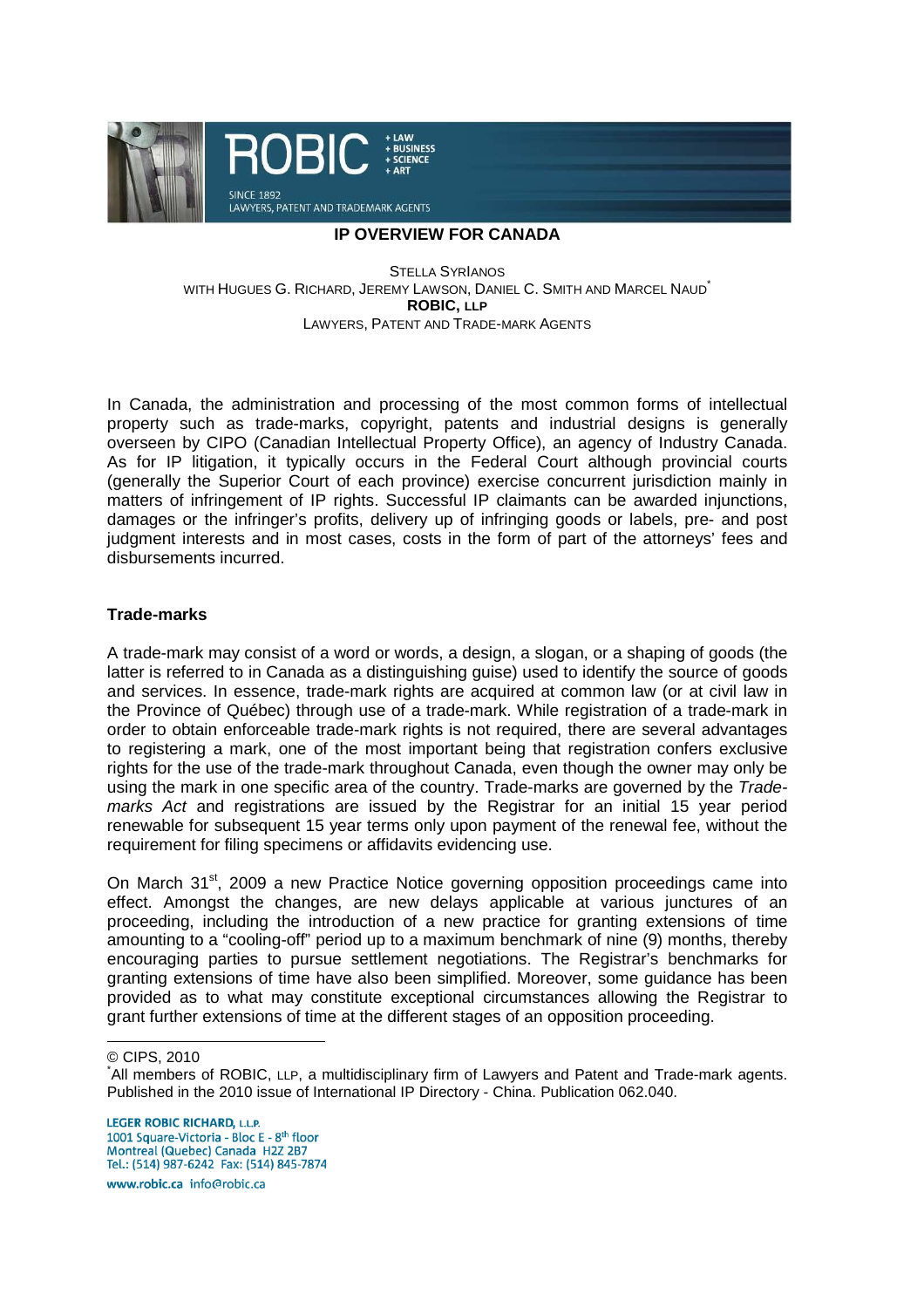## **Copyright**

Copyright addresses the protection of all original literary, dramatic, musical and artistic works including computer programs, compilations, performer's performances, sound recordings and communication signals.

Generally, the owner of copyright is the author of the work unless the work is created in the course of employment in which case the copyright owner is the employer, unless agreed to the contrary. An author also has moral rights which include the right to have his/her name associated with the work and the right to approve any changes to the work.

Copyright rights are acquired automatically upon creation of an original work. It is preferable to register one's copyright with the Copyright Office and to indicate notice of copyright on one's works. A registration certificate is useful in court to establish subsistence and ownership of copyright, and to shift the onus to the other party to disprove these presumptions. Copyright generally exists of the life of the author plus 50 years following death. If assigned, it runs for the life of the author plus 25 years before reverting to the estate of the author for the remaining 25 years. A successful plaintiff may obtain from the courts damages and/or profits. Under current copyright law, the court may also grant, under certain circumstances, statutory damages which may amount up to \$20,000 per infringement.

Technological advances since the last major reform to the Copyright Act prompted Canada to update its copyright legislation by proposing amendments in June 2008 (Bill C-61). The purpose of the reforms is to enhance copyright owners' ability to control and exploit their works in an online environment while ensuring Canadians can use digital technologies without risk of violation copyright. For instance, under the proposed amendments, new exceptions will allow Canadian consumers to legally record television shows for later viewing and copy legally acquired music onto other devices such as iPods and mobile phones. The proposed bill also seeks to limit consumer exposure to liability for infringing copyright materials for private, non commercial use by imposing a limit of only \$500,00 statutory damages for all private use infringements.

Unique to Canada, the amendments also propose to limit the liability of Internet Service Providers while clarifying the role ISP's should play in curbing copyright infringing activities on their networks as well as specific exceptions for the education use of publically available material on the Internet. Any Canadian individual, organisation or association was invited to participate in a copyright consultation process which ran between July  $20<sup>th</sup>$ , 2009 and September  $13<sup>th</sup>$ , 2009. The next step is for the government of Canada to draft and table new legislation subsequent to these consultations.

## **Patents**

In Canada, there is no file-history estoppel in claim interpretation, no claim fees and no continuation practice.

**LEGER ROBIC RICHARD, L.L.P.** 1001 Square-Victoria - Bloc E - 8<sup>th</sup> floor Montreal (Quebec) Canada H2Z 2B7 Tel.: (514) 987-6242 Fax: (514) 845-7874 www.robic.ca\_info@robic.ca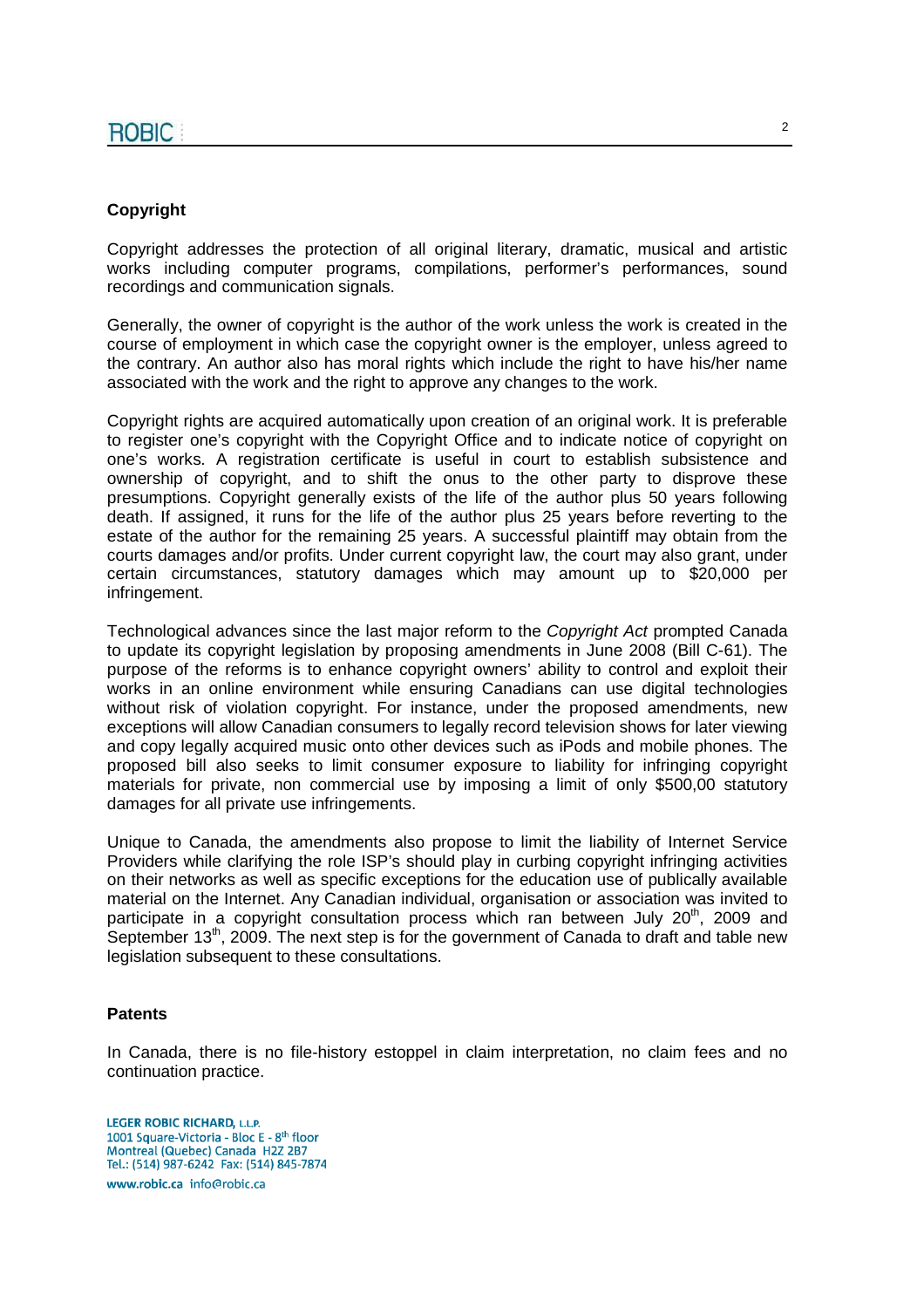At the prosecution level, the Canadian Intellectual Property Office (CIPO) has taken a firm position on certain patentable subject-matter and abandonment issues. CIPO presently does not accept claims directed to multicellular organisms (unicellular are acceptable), signals, or intangible information-processing "business" methods, although these issues have not been directly dealt with in the courts.

It is also CIPO's practice to issue Office Actions which, if improperly answered by the applicant, can result in "multiple abandonments". Each of the grounds for an application's abandonment, typically the failure to take a requested action, must be overcome in order to reinstate the application. Reinstatement can only be accomplished within a one-year window from abandonment.

CIPO is also bringing its practice in line with recent Canadian jurisprudence, notably the Supreme Court's 2008 decision upholding the validity of "selection patents" and clarifying the tests for anticipation and obviousness. Anticipation is determined using a two-step approach considering disclosure and then enablement. As for obviousness, the Supreme Court, after reviewing jurisprudence from the U.S., the U.K. and Australia, set out a four-step approach for assessing obviousness and also tackled the notion of "obvious to try". The court concluded that "obvious to try" was a factor to consider and should be evaluated based on whether it is "more or less self-evident" that the invention ought to work, whether there are a "finite number of predictable solutions" known to a person skilled in the art, and whether only "routine" experimentation was required to achieve the invention.

The Federal Court of Canada has also recently rendered a decision on an applicant's "duty of candour" during prosecution, particularly when replying to Office Actions. While this decision may be appealed, applicants should take care that any statements on the record, especially with regard to prior art, are full, fair and do not misinform the Examiner.

## **Industrial Designs**

The features of shape, configuration, pattern or other non-functional ornamentation (or any combination thereof) applied to a finished product may be protected by industrial design under Canada's Industrial Design Act. The author of a design is the first proprietor thereof unless he has executed the design for another person for good and valuable consideration, in which case the other person is the first proprietor and should file an application. Applications should be filed within one (1) year of the publication of the design (i.e. every means which renders the design available to the public including offered for commercial sale) in any country of the world. Industrial designs are registered with the Canadian Industrial Design Office. Registration of an industrial design confers exclusive rights for a period of five (5) years from the date of registration and can be renewed only once for a further five (5) year period upon payment of a maintenance fee.

Amendments to the *Industrial Design Regulations* came into force on October  $5<sup>th</sup>$ , 2008. Among the highlights is an increased flexibility on color, size and quality of drawings requirements, on clarity regarding illustrating the design in drawings and photographs as well as added flexibility on the inclusion in a design application of an article's environment.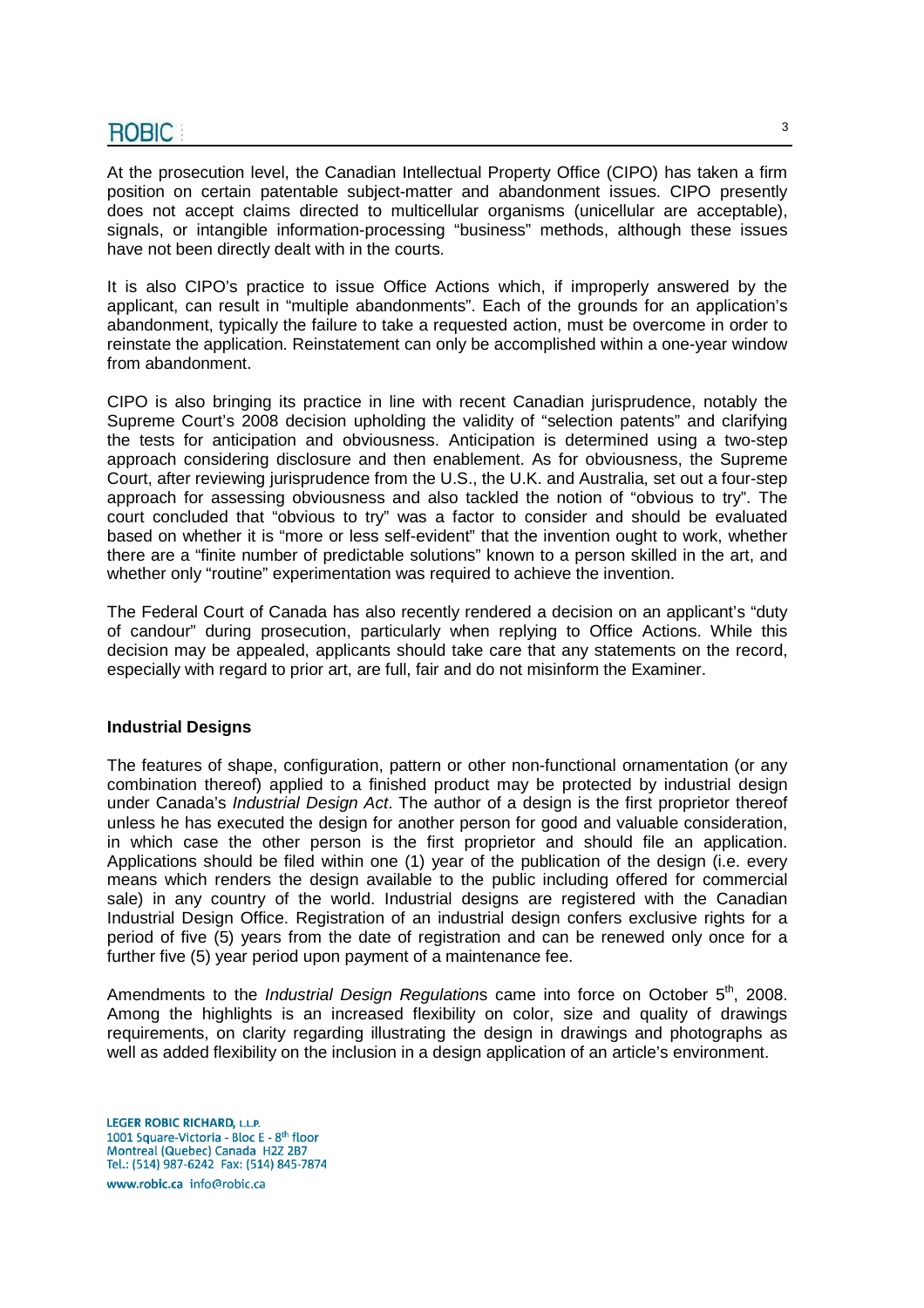## **Domain Names**

Canadian Internet Registration Authority (CIRA) is the not-for-profit corporation that manages the .ca country code top-level domain. There are now over 1.3 million .ca domain names in the registry. Only people and organizations that meet CIRA's Canadian Presence Requirements (CPR) may register and hold .ca domain names. Corporations that are not constituted under the laws of Canada but that own trade-marks registered in Canada are entitled to register and hold .ca domain names, but only consisting of or including the exact word component of those registered trade-marks. A person initiating a proceeding under CIRA's Dispute Resolution Policy (CDRP) must satisfy the CPR. The notions of "legitimate interest" and "registration in bad faith" are defined exhaustively in the CDRP. Pursuant to CIRA Whois Policy implemented since June 10<sup>th</sup>, 2008, private information about individual registrants are no longer accessible through public Whois searches, and private information of corporate registrants are displayed by default. To contact a Registrant whose privacy is protected, one must use an online message delivery form provided by CIRA. This step is required by CIRA prior to processing any request filed for disclosure of registrant information in accordance with the applicable rules and procedures.

# $+$  LAW **ROBIC** + BUSINESS<br>+ SCIENCE

**LEGER ROBIC RICHARD, L.L.P.** 1001 Square-Victoria - Bloc E - 8<sup>th</sup> floor Montreal (Quebec) Canada H2Z 2B7 Tel.: (514) 987-6242 Fax: (514) 845-7874

www.robic.ca\_info@robic.ca